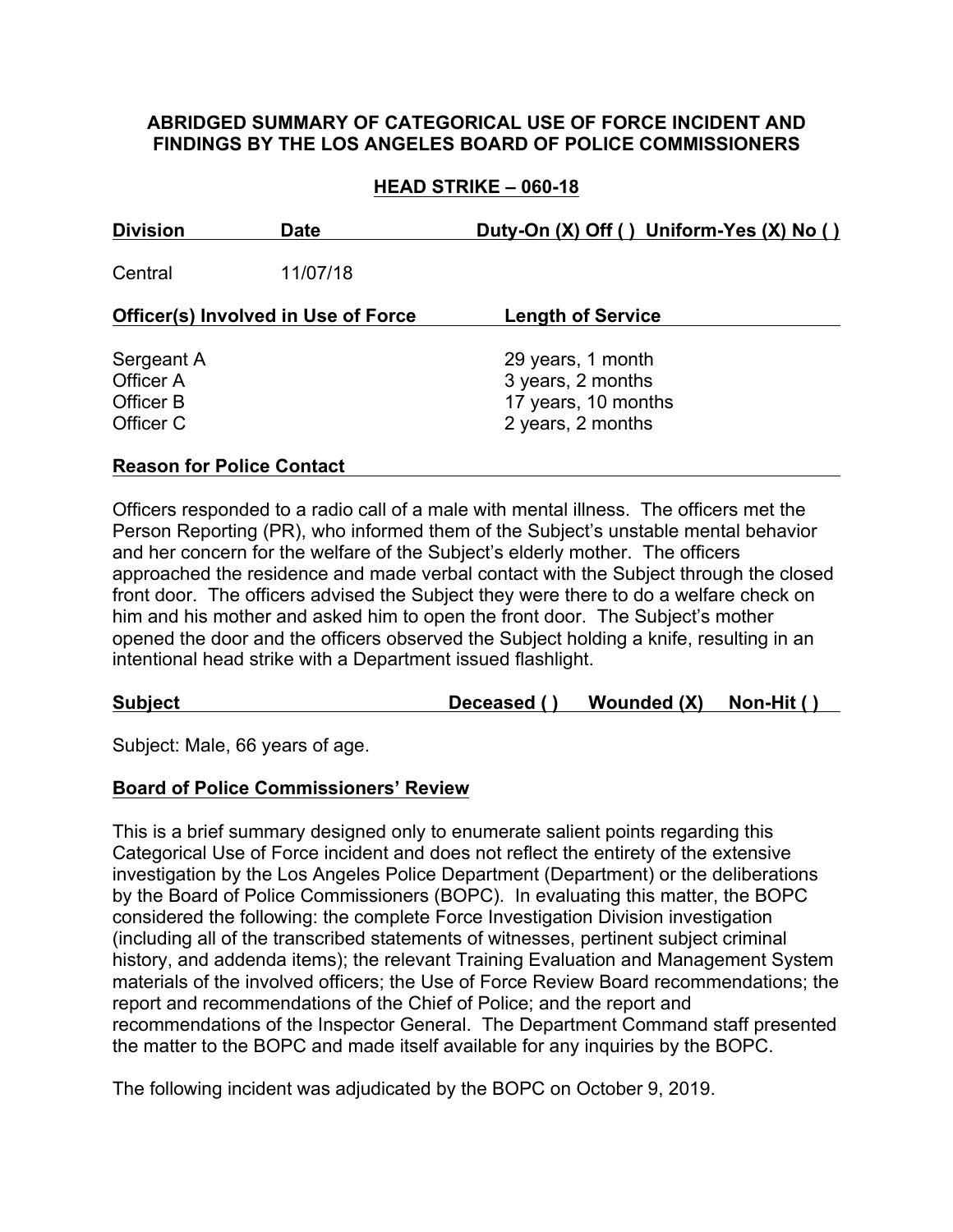#### **Incident Summary**

Los Angeles Police Department (LAPD) Communications Division (CD) received an emergency call for service from the person reporting (PR), who relayed that her neighbor, later identified as the Subject, was arguing with his 90-year-old mother and called her a bitch. Additionally, the PR reported the Subject was on parole and was mentally unstable because he had been acting erratic and hallucinating. The PR indicated the Subject lived with his 90-year-old mother and she was concerned for the mother's wellbeing.

CD assigned the call to Police Officers A and B who were working in a marked black and white police vehicle. The officers were equipped with Body Worn Video (BWV) and their patrol vehicle was equipped with a Digital In-Car Video System (DICVS).

According to CD recordings, Officer B acknowledged the call and requested a supervisor. Sergeant A acknowledged the supervisor request.

According to Officers A and B, while en route to the call, they discussed tactics including contact and cover roles. Officer B was the contact officer and read the comments of the call to Officer A. The officers discussed meeting with the PR to obtain information that would assist them to determine if a crime had been committed or if they would have to place the Subject on a mental hold.

According to Officer B's BWV, the PR was already outside on the street and met with the officers. Officer B pointed to a residence to her left with the garage door opened and asked the PR if that was the Subject's residence. The PR confirmed the residence and stated, "His car is out so he left." The PR reiterated what she told the 911 operator – that the 90-year-old mother lived at the house with the Subject and that the Subject's mental condition was unstable. The PR stated the Subject had been acting erratic and hallucinating. While Officer B interviewed the PR, the porch lights to the Subject's residence could be seen turning on and off twice. Officer B stated he/she observed the lights turn on and off, which led him/her to believe someone was trying to get their attention.

According to Officer B's BWV, Officer B illuminated the stairs which led to the Subject's front door. Officer B began to walk toward the stairs and confirmed with the PR this was the Subject's residence. Officers A and B walked up a narrow staircase bordered by the garage wall on the left side and a multi-level terraced planter wall on the right side. The staircase led to a small enclosed square landing where the front door was located.

Officer B knocked on the front door and made verbal contact with the Subject. The Subject yelled, "What do you need?" Officer B responded, "It's the police, are you ok?" The Subject asked, "What do you need, what police is it?" to which Officer B responded, "It's the LA police." The Subject asked, "LAPD or the Satan police?" Officer B identified that it was LAPD, and he/she alerted Officer A that the Subject was home. Officer B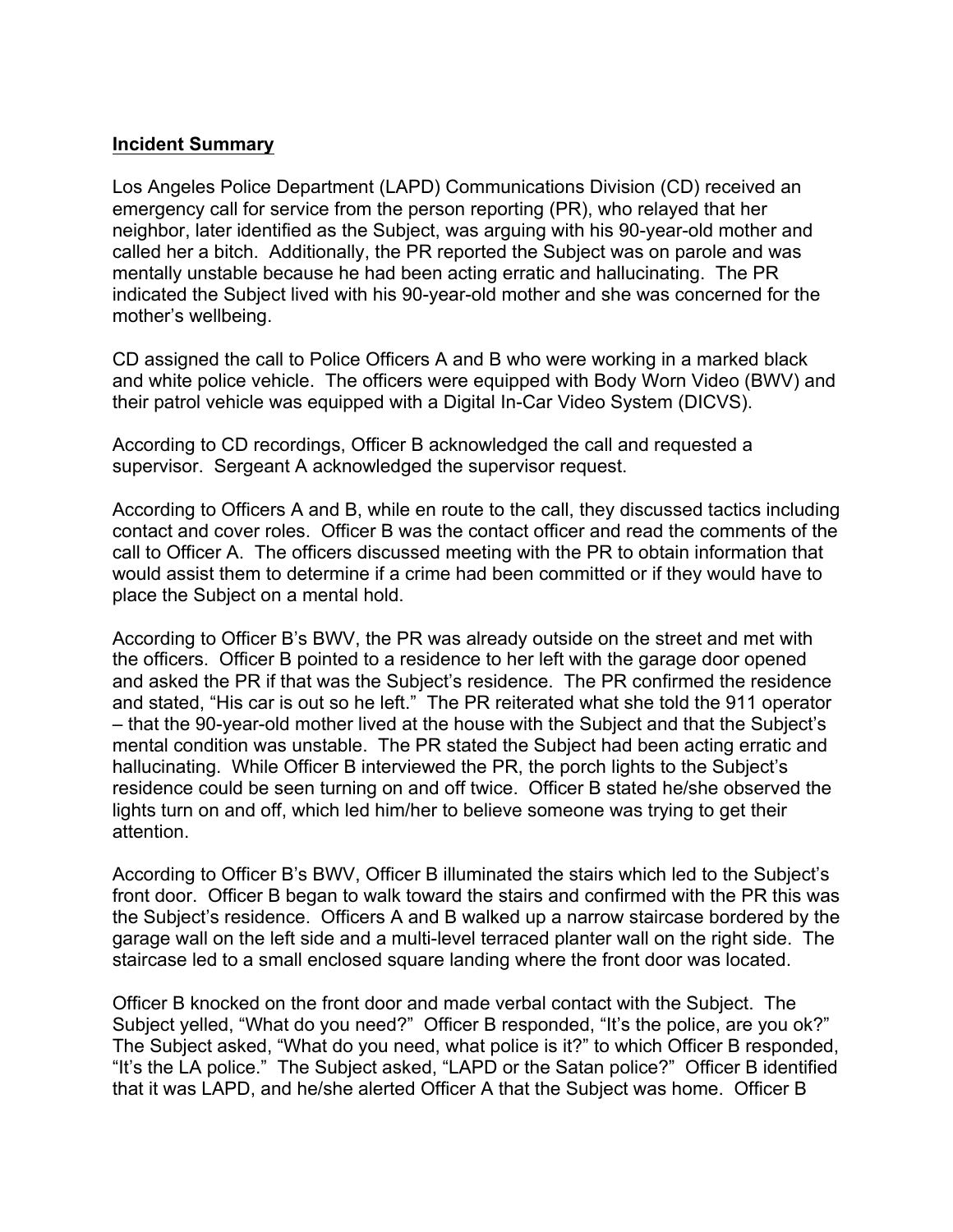advised the Subject that the officers were there to check on him and his mother and asked that he open the door. The Subject refused to open the door and stated, "No, I'm not opening the door, for what?" Officer B told the Subject he/she wanted to talk to him and see his face. The Subject responded, "You are not talking to me, are you the Satan police or what? Officer B told the Subject that he/she was there to do a welfare check on him and his mother. The Subject was heard stating, "You are not LAPD[.]" Officer B asked Officer A to request an additional unit and a supervisor. Per CD recordings Officer A requested an additional unit and a supervisor.

According to Officer B, his/her concern for the Subject's mother's safety increased because the Subject was agitated and his statements did not make any sense to Officer B.

According to Officer B's BWV, Officer B maintained his/her line of communication with the Subject through the closed door and requested multiple times that the Subject allow him/her to check on his mother. The Subject can be heard yelling inside the residence. Officer B turned to Officer A and advised him/her that Officer B could hear the Subject's mother inside the residence and that the Subject was yelling at the Subject's mother. Officer B explained to the Subject that the officers were not there to cause any trouble and they wanted to check on his mother. The Subject yelled that his mother was fine, to which Officer B responded that he/she wanted to see the Subject's mother personally and was not leaving until he/she checked on her.

According to CD recordings, Sergeant A advised that he/she had arrived a the location (Code 6). According to Sergeant A's BWV, Sergeant A walked to the front door and met with Officers A and B. Sergeant A advised Officers A and B that he/she had been to this residence before and he/she knew that the Subject's mother was 95 years old. Sergeant A also advised them that additional units were responding.

According to Officer B's BWV, Officer B briefed Sergeant A that he/she could hear the Subject's mother inside the residence telling the Subject to open the door. The Subject yelled profanities and threatened to sodomize Officer B. The Subject's mother could be heard asking who was at the door. Officer B identified himself/herself to the Subject's mother. At 2219:48 hours, noise could be heard as if someone was attempting to open the front door. The Subject told his mother, "If you open the door, I'm gonna kill you and I'm gonna have to kill them." The Subject also told his mother that the police were at the door. Officer B relayed the Subject's threats to Officer A and Sergeant A. Officer B asked the Subject's mother if she was able to open the door. The Subject yelled, "She's not going to open the […] door. I told her not to, it's my house."

According to Officer B, when the Subject's mother was attempting to open the door and the Subject made the threats to kill the officers, his/her concern for the Subject's mother's safety increased.

According to Officer B's BWV, Sergeant A broadcast a request for the estimated time of arrival of the additional units. Officer B suggested the units respond with emergency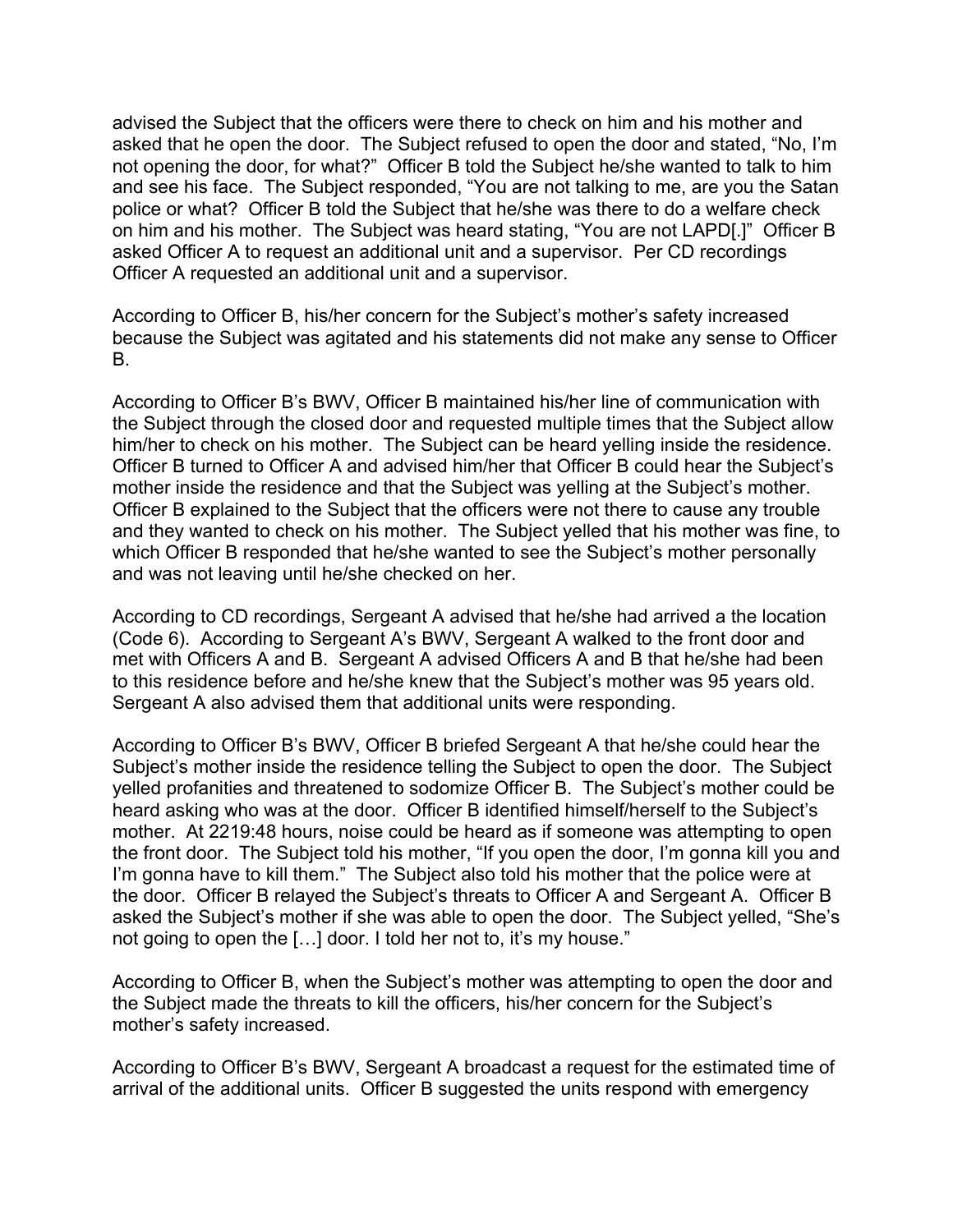lights and sirens (Code Three) and to make it a backup request. At the moment Officer B suggested the backup request, the Subject's mother opened the front door. Officer B immediately identified him/herself as a police officer, asked the Subject's mother to step outside, and explained to her that the officers were there to check on her wellbeing. The Subject was heard yelling, "You're not coming in my house. You're not coming in here." Officer B continued to communicate with the Subject and explained to the Subject's mother that police were called because her neighbors were concerned for her safety and the Subject could be heard saying, "You're not coming in my house."

According to Officer A's BWV, as Officer B spoke with the Subject and the Subject's mother, Officer B grabbed the screen door with his/her left hand and held the screen door open. The Subject's mother stood at the door frame and Officer B explained to her that police were called because her neighbors were concerned for her safety. The Subject continued to be argumentative toward the officers. Officer A told the Subject to relax, and Sergeant A asked the Subject's mother to step outside and talk to him/her.

As Officer B spoke with the Subject's mother, the Subject stood to the Subject's mother's left side and yelled at her, "You opened the fucking door." Officer B, who was standing in front of Officer A, told the Subject to not yell at the Subject's mother and the Subject's mother responded by saying that she was tired. Officer B apologized to the Subject's mother for waking her up and Sergeant A asked the Subject's mother to step outside a second time.

The Subject quickly moved behind the front door, covering the right side of his body. The Subject's mother moved to her left and stood behind the door frame with the Subject to her right side. Officer B told the Subject that they wanted to make sure that the Subject's mother was okay and the Subject yelled, "She's fine." Officer B told the Subject that she was not fine and that his behavior was not ok. As they spoke, Officer B extended his/her left arm out to keep the door open, and the Subject maintained his right hand behind the front door.

According to Officer B, the reason he/she kept the door open was, "I closed the distance and put my hand on the door, cause I didn't want it shut on me and I didn't want it shut actually physically on her either. So, because she was standing in the door frame."

Per Officer A's BWV, the Subject's mother asked who called police, and Officer B explained to her that the neighbors called because they were concerned for her due to the yelling that was going on. The Subject's mother told Officer B that the Subject was "going crazy, […] and call[ing[ me stupid[,]" and the Subject yelled, "Don't say that[.]" Officer B said, "Ok, all right", and began to step inside the residence, but the Subject attempted to shut the door and stated, "You're not coming in."

According to Officer B, once the Subject's mother expressed fear because of the Subject yelling at her, Officer B stated, "I started to step in, cause [the Subject] started to shut the door. It looked like he was going to grab her and I, at first, was maybe going to grab her and pull her out, but I didn't want to struggle over the door. So, I just made,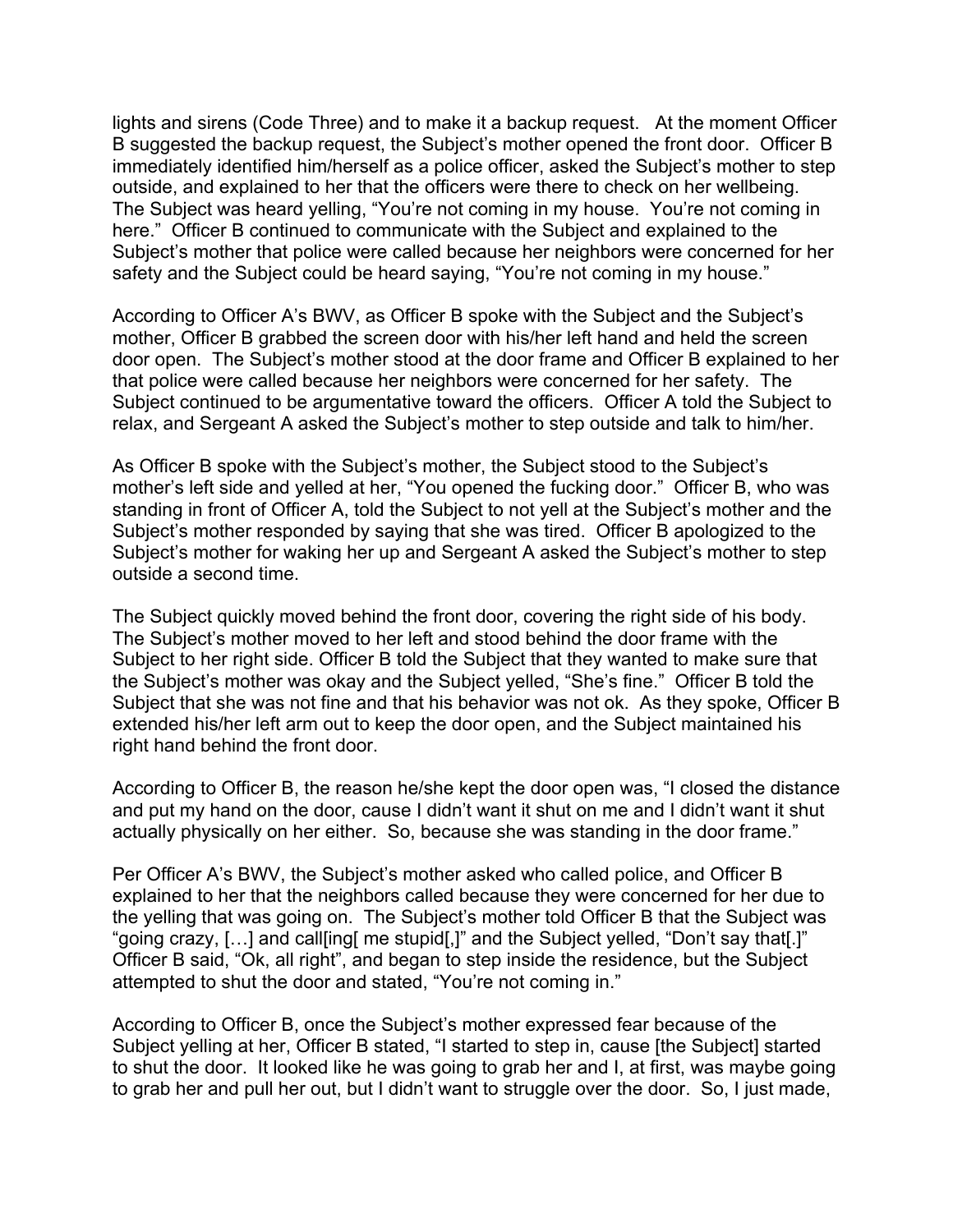I made the decision at that point to shove the door open. I knew my partner was behind me and I knew [Sergeant A] was right behind him/her and if I could get the door open enough, we could all get in the doorway."

According to Officer A's BWV, Officer B used his/her left shoulder to push the door open, the Subject sidestepped to his right and held a kitchen knife in his right hand. Officer A stated, "Oh he has a knife," at which point Officer B struck the Subject on the left side of his head with his/her flashlight which was in his/her right hand. The Subject moved back and held the kitchen knife above his head with the blade pointed toward Officer B. Officer A unholstered his/her firearm and pointed it at the Subject.

According to Officer A, once he/she saw the Subject holding a knife, he/she feared for his/her and Officer B's safety. Officer A stated he/she alerted Officer B that the Subject was armed with a knife. Officer A unholstered his/her firearm, held it with a two-hand grip, and pointed his firearm at the Subject.

According to Officer B, as he/she entered the house, he/she stepped in between the Subject's mother and the Subject because Officer B was concerned for the Subject's mother. Officer B stated he/she heard Officer A say "knife", and out of the corner of his/her eye, he/she observed the Subject holding a knife in his right hand over his head in a threatening manner. Officer B believed that the Subject was going to stab him/her or the Subject's mother. Officer B stated he/she raised his/her left arm to protect him/herself and believed he/she held the flashlight in his/her left hand with an overhand grip at the base of the neck of the flashlight as he/she struck the Subject on the head. Officer B stated he/she struck the Subject as hard as he/she could with three quick thrusts with the front end of his/her flashlight.

According to Officer A's BWV, Officer B held the flashlight in his/her right hand when Officer B struck the Subject.

According to Officer B, the Subject moved back after Officer B struck the Subject on the head. Officer B stated he/she pushed the Subject's mother away from the Subject and simultaneously unholstered his/her firearm because he/she believed the Subject was going to kill him/her or stab Officer B in the face. Officer B stated he/she was righthanded and described using the Harries Flashlight Technique to hold his/her firearm and maintained his/her index finger along the frame of his/her firearm.

According to Officer A's BWV, the Subject backed away from the officers, lowered the knife, and held it with his right hand parallel to his right thigh. Officer B unholstered his/her firearm and pointed it at the Subject. Officers A and B ordered the Subject to drop the knife. The Subject complied with the commands and tossed the knife on the ground and to his right.

According to Sergeant A's BWV, he/she entered the residence, broadcast a help call for a man with a knife, and directed the Subject's mother to move away from the confrontation and toward a stair case.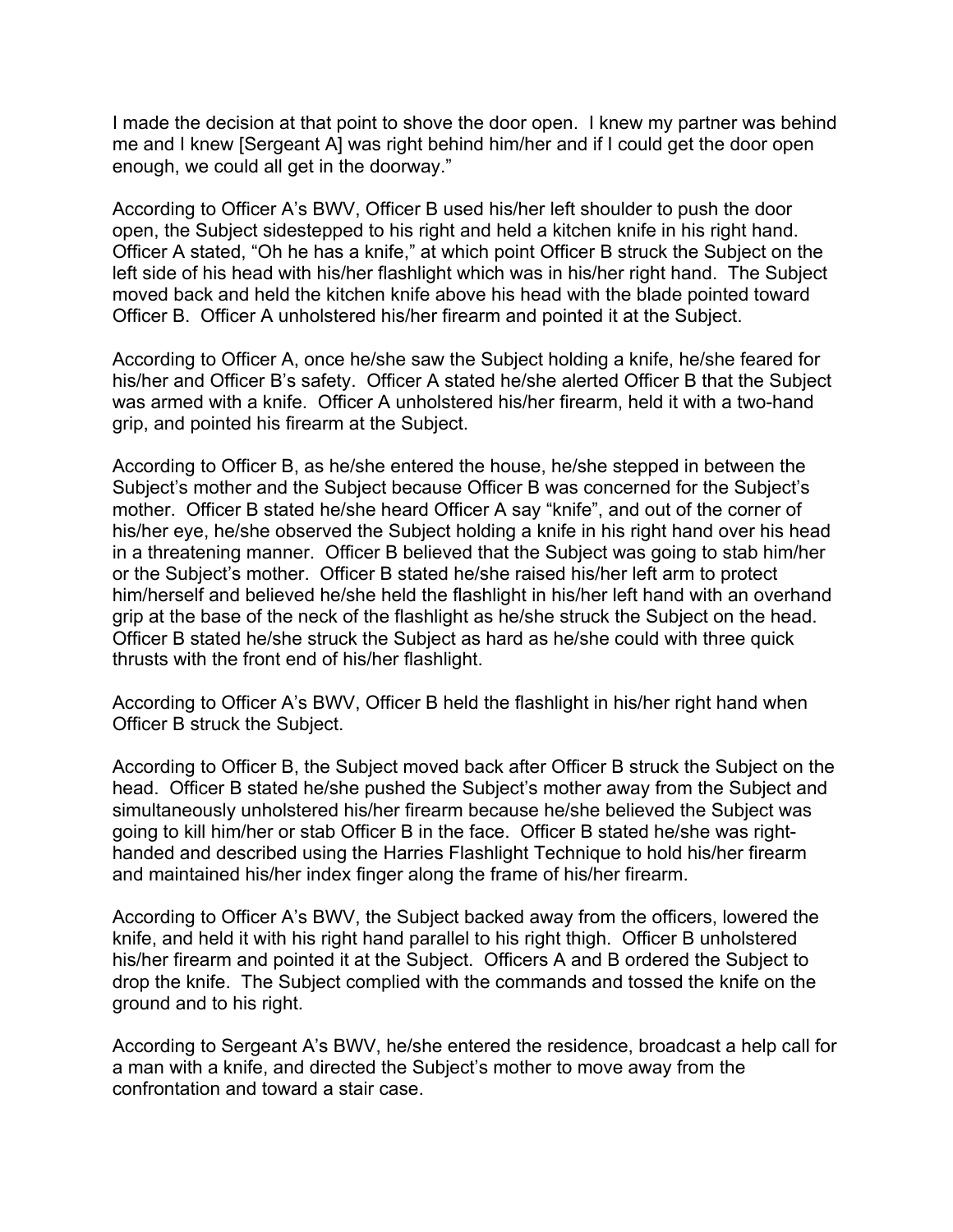According to Officers A's BWV, Officers A and B gave the Subject several commands to get on the ground. The Subject did not comply and moved away from the officers into the living room. Officers A and B followed the Subject into the living room. Officer B continued to give the Subject commands to get on the ground.

According to Officer B, he/she advanced toward the Subject because he/she wanted to contain the Subject in the living room area and not allow him to move to the kitchen where other weapons or knives could be located.

According to Officer A's BWV, he/she ordered the Subject to get his hands out of his pockets. The Subject removed decorative figurines from his pockets and placed them on a glass coffee table located in front of him. Officers A and B continued to order the Subject to get on the ground, but he did not comply.

According to Officer B, he/she confirmed that Officer A held the Subject at gunpoint, at which point Officer B holstered his/her firearm. Officer B evaluated the situation and contemplated re-deploying, but he/she observed the Subject beginning to remove items from his pocket. Officer B stated he/she unholstered his/her firearm because Officer B believed the Subject could possibly have another knife or other weapon. Once Officer B identified the items the Subject removed from his pocket as decorative figurines, Officer B holstered his/her firearm.

According to Officer B, Officer A and Sergeant A gave the Subject commands and distracted the Subject. Officer B stated the Subject turned his back, and he/she made a decision to take the Subject to the ground.

Officers C and D were the first officers to arrive in response to the help call. Officers C and D were in a marked black and white police vehicle.

According to Officer A's BWV, Officer B moved toward the Subject, pushed the Subject's right shoulder, causing him to fall to the ground, and the Subject landed on the left side of his body. Officer B placed his/her knees on the Subject's upper back and applied body weight. Officer B also used his/her left hand and applied a firm grip on the Subject's left wrist. Officer B transitioned his/her left hand to the Subject's forehead and grabbed the Subject's right hand with his/her right hand as Officer B explained to him that the officers were going to roll him over, and place him on his stomach to handcuff him. The Subject stated that he understood the instructions.

According to Officer A, as Officer B grabbed the Subject, Officer A holstered his/her firearm and ran to assist Officer B. Officer A indicated that the Subject was on his side, and Officer A applied body weight with his/her knees to the Subject's right hip and used a firm grip on the Subject's right hand to prevent the Subject from moving and allow Officer B to obtain better control.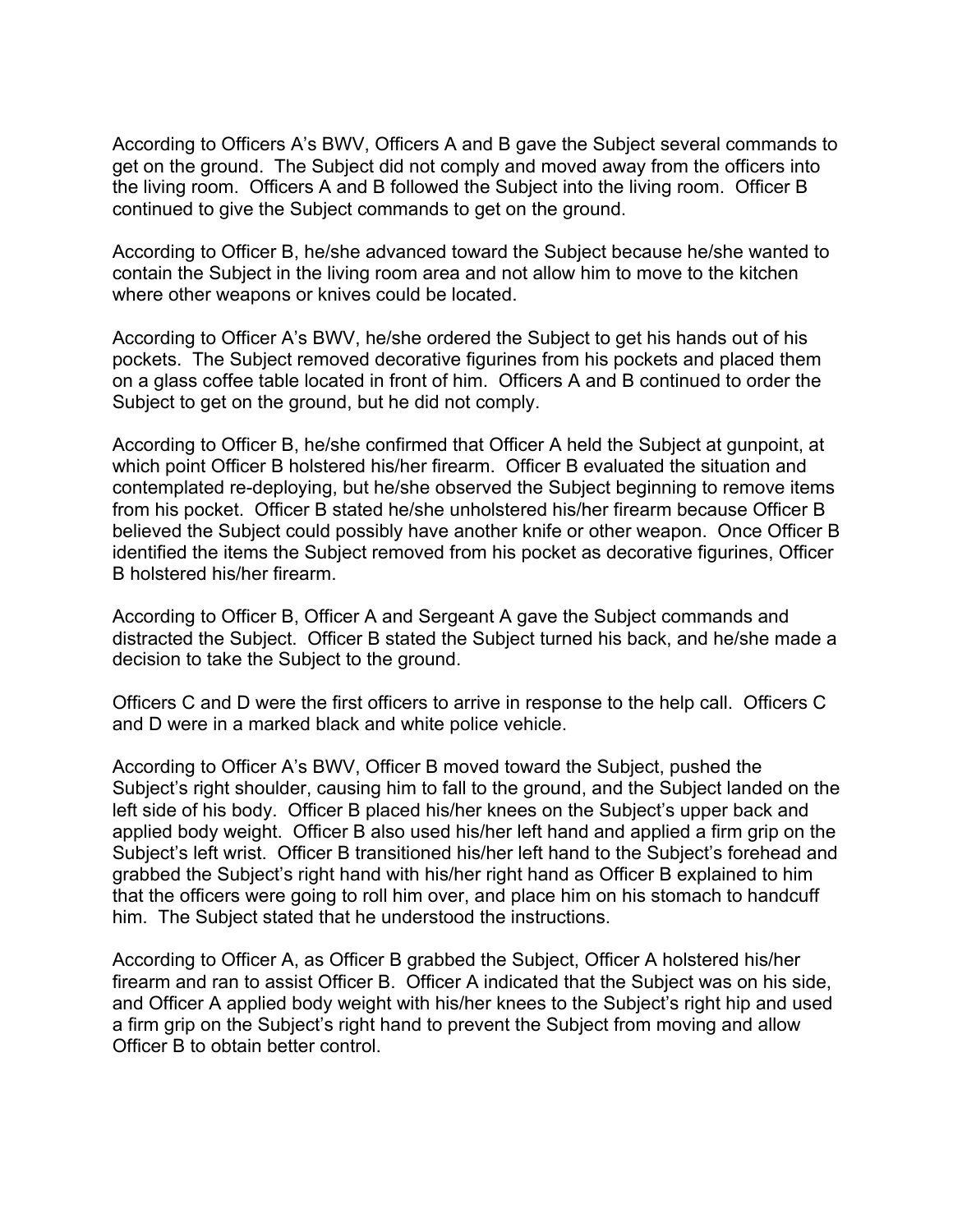According to Officer A's BWV, Officer B rolled the Subject to his stomach, released his/her right hand firm grip and placed his/her right hand on the Subject's left shoulder to keep him down.

According to Sergeant A's BWV, Sergeant A ran to assist Officers A and B once the Subject was on the ground. Sergeant A used his/her right hand and applied a firm grip on the Subject's right forearm. Sergeant A held his/her handcuffs in his/her left hand and handcuffed the Subject's right wrist as the officers rolled the Subject onto his stomach. Officer B guided the Subject's left arm to his lower back and Sergeant A completed handcuffing the right wrist.

According to Sergeant A, he/she applied body weight to the Subject's back because the Subject was not compliant, and he continued to wiggle around, yell and scream.

According to Officer C's BWV, Officers C and D entered the residence as Officer B pushed the Subject to the ground. Sergeant A could be heard asking Officers C and D if they had a beanbag shotgun. Officer C was heard telling Officer D to grab the beanbag. Officer C remained in the living room and approached the Subject, who was on the ground, and assisted in taking him into custody.

According to Officer C, he/she placed both of his/her hands on the Subject's calves, applied firm grips and body weight to prevent the Subject from kicking. Officer C held the Subject's legs until he was handcuffed.

According to Officer E's BWV, he/she asked Sergeant A for the location of the knife. Sergeant A was seen pointing to the corner of the room, next to the floor lamp. Officer E asked a second time for the location of the knife and Sergeant A pointed the corner of the room and said, "It's over there." Officer E was heard on his/her BWV asking Sergeant A if he/she wanted him to pick up the knife, but Sergeant A did not respond because he/she was broadcasting on his/her radio.

According to Officer D's BWV, Officers A and B assisted the Subject in standing up. Officer B used both his/her hands and grabbed the Subject's right arm to assist him up. Officer A used both his/her hands and grabbed the Subject's left arm to assist him up.

According to Officer A's BWV, Sergeant A directed the officers to apply the hobble restraint device (HRD) onto the Subject to prevent him from kicking. According to Officer B's BWV, Officer B placed the HRD in the open position in front of the Subject and instructed him to step into the HRD. The Subject complied and did not resist as Officer B applied the HRD above his knees and tightened the strap.

Officer E's BWV captured him/her wearing latex gloves and collecting the 9-inch kitchen knife from the base of the floor lamp and 29 seconds later, Officer B could be heard on Officer E's BWV self-reporting that he/she struck the Subject on his head. Officer E asked Sergeant A if they were booking the knife and he/she stated yes. Officer E's BWV captured Officer E placing the knife in an envelope and it captured him/her asking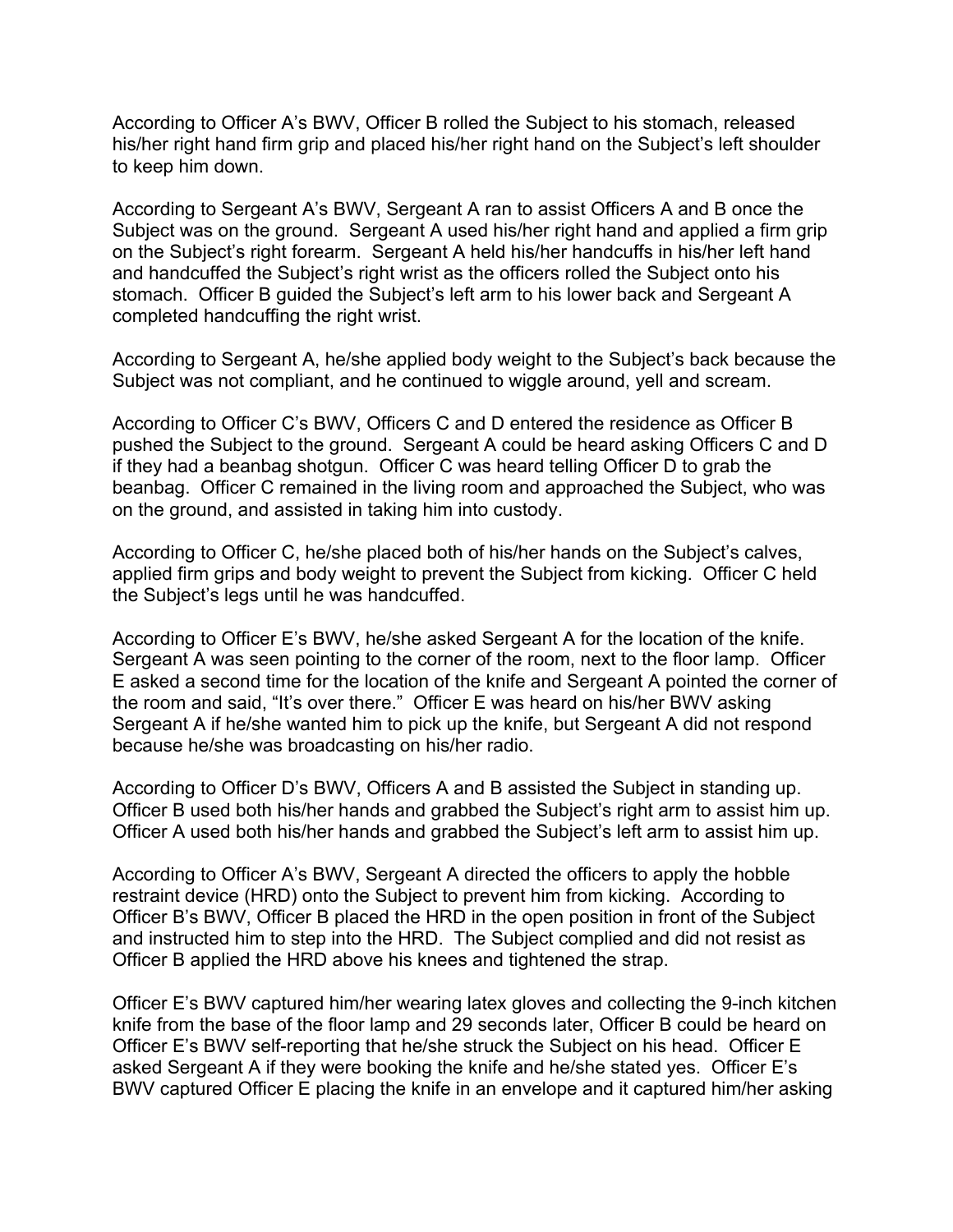Sergeant A if he/she wanted him to secure the knife in his/her vehicle or to leave it in the living room for Force Investigation Division (FID) investigators. Sergeant A responded by directing Officer E to secure it in his/her vehicle. Officer E was captured on his BWV, walking to his/her police vehicle, and securing the knife in the trunk of the police vehicle.

According to Officer B's BWV, he/she self-reported to Sergeant A that he/she was involved in a Categorical Use of Force (CUOF) because he/she struck the Subject on the head three times with his/her flashlight. Sergeant A pointed to Officers A, B, C, D, and F and ordered them not to discuss the incident until they had representation. Sergeant A directed that the Subject be escorted to a police vehicle and officers to turn off their BWV. According to Officer B's BWV, Officer B along with Officer A and Sergeant A, turned their respective BWV off.

According to CD recordings, a Rescue Ambulance (RA) was requested for the Subject and an additional RA was requested for the Subject's mother. A Los Angeles Fire Department RA staffed by Firefighter-Paramedics was dispatched to the scene.

According to Officer C's BWV, Officers C and F escorted the Subject to Officer F's police vehicle. The officers sat the Subject in the back seat and placed the long end of the HRD outside the closed door. Officer F remained outside the door with the Subject. The HRD was removed prior to the Subject being transported to a local hospital.

A Rescue Ambulance transported the Subject to the hospital. An officer rode inside the RA as the Subject was transported.

According to the Watch Commander's log, Sergeant A notified the Watch Commander of the Head Strike CUOF. According to the Department Operations Center (DOC) Notification log, the Watch Commander notified the DOC of the CUOF. The Watch Commander then assigned supervisors to monitor the involved officers and made appropriate notifications.

FID Detectives reviewed all documents and circumstances surrounding the supervisor ordered separation, monitoring and the admonition not to discuss the incident by officers prior to being interviewed by FID investigators.

### **Los Angeles Board of Police Commissioners' Findings**

The BOPC reviews each Categorical Use of Force incident based upon the totality of the circumstances, namely all of the facts, evidence, statements and all other pertinent material relating to the particular incident. In every case, the BOPC makes specific findings in three areas: Tactics of the involved officer(s); Drawing/Exhibiting of a firearm by any involved officer(s); and the Use of Force by any involved officer(s). Based on the BOPC's review of the instant case, the BOPC made the following findings: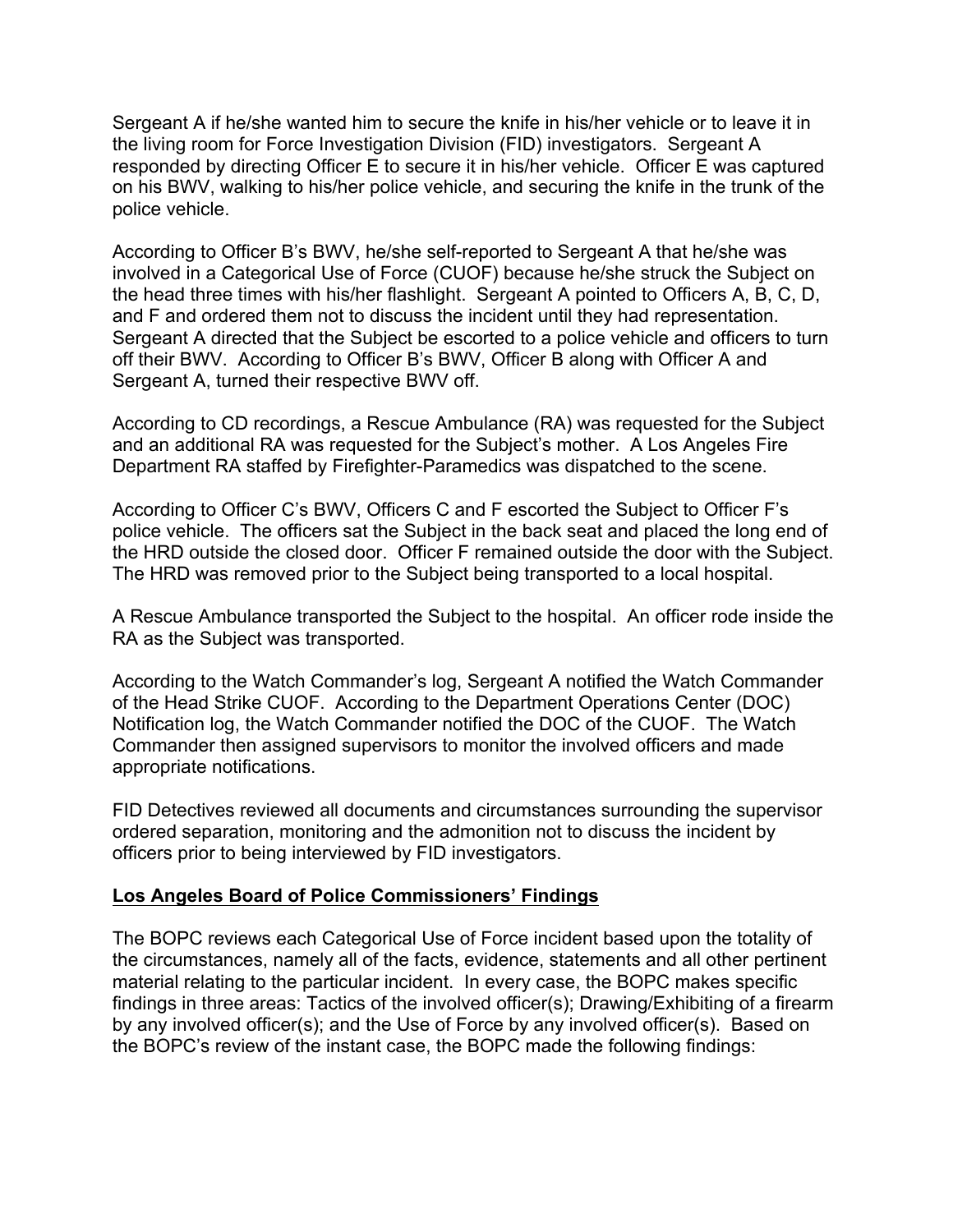- **A. Tactics –** The BOPC found Sergeant A's, along with Officers A, B, and C's tactics to warrant a Tactical Debrief.
- **B. Drawing and Exhibiting –** The BOPC found Officers A and B's drawing and exhibiting of a firearm to be in policy.
- **C. Non-Lethal Use of Force –** The BOPC found Sergeant A's, along with Officers A, B, and C's non-lethal use of force to be in policy.
- **D. Use of Lethal Force –** The BOPC found Officer B's lethal use of force to be in policy.

# **Basis for Findings**

• In making its decision in this matter, the Commission is mindful that every "use of force by members of law enforcement is a matter of critical concern both to the public and the law enforcement community. It is recognized that some individuals will not comply with the law or submit to control unless compelled to do so by the use of force; therefore, law enforcement officers are sometimes called upon to use force in the performance of their duties. It is also recognized that members of law enforcement derive their authority from the public and therefore must be ever mindful that they are not only the guardians, but also the servants of the public. The Department's guiding value when using force shall be reverence for human life. Officers shall attempt to control an incident by using time, distance, communications, and available resources in an effort to de-escalate the situation, whenever it is safe and reasonable to do so. When warranted, Department personnel may objectively use reasonable force to carry out their duties. Officers who use unreasonable force degrade the confidence of the community we serve, expose the Department and fellow officers to legal and physical hazards, and violate the rights of individuals upon whom unreasonable force is used. Conversely, officers who fail to use force when warranted may endanger themselves, the community and fellow officers." (Use of Force Policy, Los Angeles Police Department Manual.)

The Commission is cognizant of the legal framework that exists in evaluating use of force cases, including the United States Supreme Court decision in Graham v. Connor, 490 U.S. 386 (1989), that:

"The reasonableness of a particular use of force must be judged from the perspective of a reasonable officer on the scene, rather than with the 20/20 vision of hindsight. The calculus of reasonableness must embody allowance for the fact that police officers are often forced to make split-second judgments – in circumstances that are tense, uncertain and rapidly evolving – about the amount of force that is necessary in a particular situation."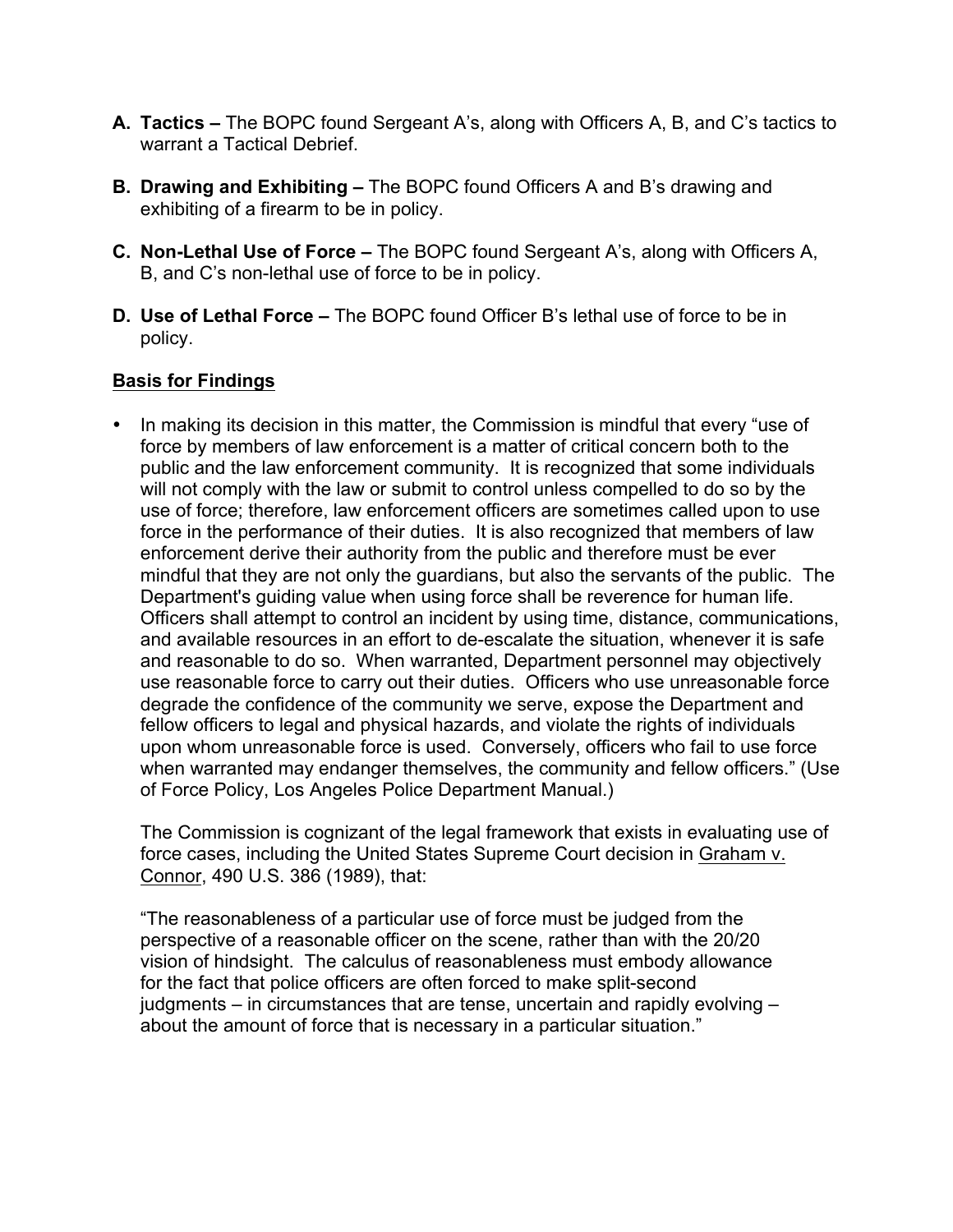The Commission is further mindful that it must evaluate the actions in this case in accordance with existing Department policies. Relevant to our review are Department policies that relate to the use of force:

Law enforcement officers are authorized to use deadly force to:

- Protect themselves or others from what is reasonably believed to be an imminent threat of death or serious bodily injury; or
- Prevent a crime where the suspect's actions place person(s) in imminent jeopardy of death or serious bodily injury; or
- Prevent the escape of a violent fleeing felon when there is probable cause to believe the escape will pose a significant threat of death or serious bodily injury to the officer or others if apprehension is delayed. In this circumstance, officers shall to the extent practical, avoid using deadly force that might subject innocent bystanders or hostages to possible death or injury.

The reasonableness of an Officer's use of deadly force includes consideration of the officer's tactical conduct and decisions leading up to the use of deadly force. (Use of Force Policy, Los Angeles Police Department Manual.)

An officer's decision to draw or exhibit a firearm should be based on the tactical situation and the officer's reasonable belief that there is a substantial risk that the situation may escalate to the point where deadly force may be justified. (Los Angeles Police Department Manual.)

Tactical de-escalation involves the use of techniques to reduce the intensity of an encounter with a suspect and enable an officer to have additional options to gain voluntary compliance or mitigate the need to use a higher level of force while maintaining control of the situation. Tactical de-escalation does not require that an officer compromise his or her safety or increase the risk of physical harm to the public. De-escalation techniques should only be used when it is safe and prudent to do so. (Tactical De-Escalation Techniques, October 2016.)

# **A. Tactics**

• In its analysis of this incident, the BOPC identified the following tactical considerations:

# **1. Tactical Communication/Planning**

In this case, the officers and supervisor did not effectively communicate with each other to designate specific roles and responsibilities and formulate a tactical plan to enter the residence and take the Subject into custody. Although Officer B was a tenured officer who communicated his/her observations and assumed a leadership role both outside of the residence and as the officers entered the residence, the BOPC would have preferred that the officers and supervisor had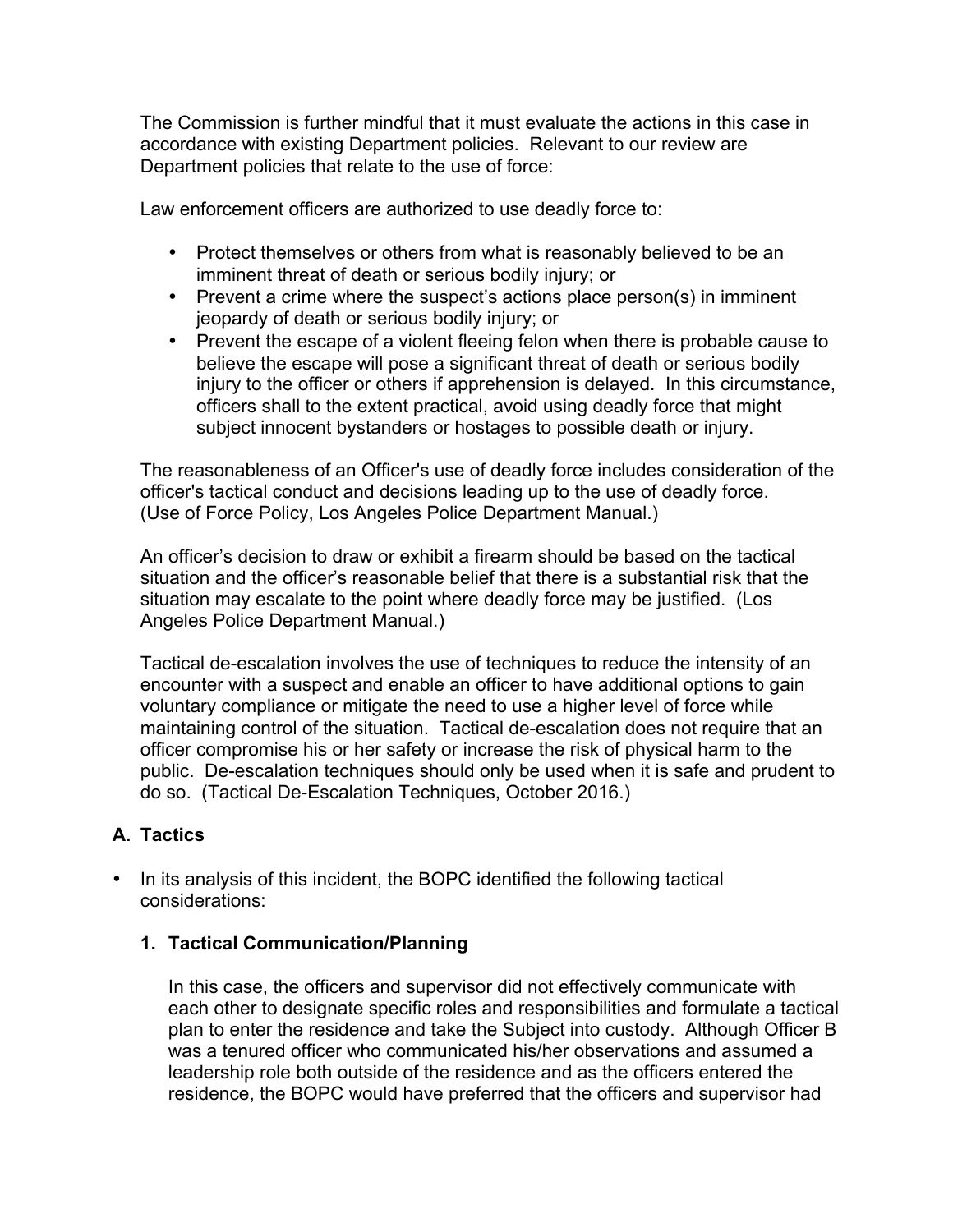taken the time to plan a coordinated effort to enter the residence and take the Subject into custody. The officers and supervisor were reminded of the importance of tactical planning and communication before, during, and after any incident.

Based on the totality of the circumstances, the BOPC determined that while identified as an area for improvement, the officers' and supervisor's actions were not a substantial deviation from approved Department tactical training.

## **2. Effective Encounters with Mentally Ill Persons**

The investigation revealed that the Subject's behavior was consistent with a person suffering from mental illness and/or being under the influence of drugs or alcohol. Officers and supervisors were reminded of the resources available for encountering persons suffering from mental illness, including contacting the Department's Mental Evaluation Unit for guidance.

### **3. Maintaining Equipment in Primary Hand**

The investigation revealed that Officer B held his/her flashlight in his/her primary hand as he/she spoke to the Subject at the front door. Officer B was reminded that holding an item or piece of equipment in the primary hand can delay the drawing of the service pistol and place an officer at a distinct tactical disadvantage when dealing with an armed suspect.

### **4. Non-Conflicting Simultaneous Commands**

The investigation revealed that Sergeant A, along with Officers A and B, gave simultaneous commands to the Subject at various times during the incident. Although the commands were non-conflicting, the officers were reminded that simultaneous commands can sometimes lead to confusion and non-compliance.

These topics were to be discussed at the Tactical Debrief.

• The evaluation of tactics requires that consideration be given to the fact that officers are forced to make split-second decisions under very stressful and dynamic circumstances. Tactics are conceptual and intended to be flexible and incident specific, which requires that each incident be looked at objectively and that the tactics be evaluated based on the totality of the circumstances.

Each tactical incident merits a comprehensive debriefing. In this case, there were identified areas where improvement could be made and a Tactical Debrief is the appropriate forum for the involved personnel to discuss the incident and the individual actions that took place during this incident.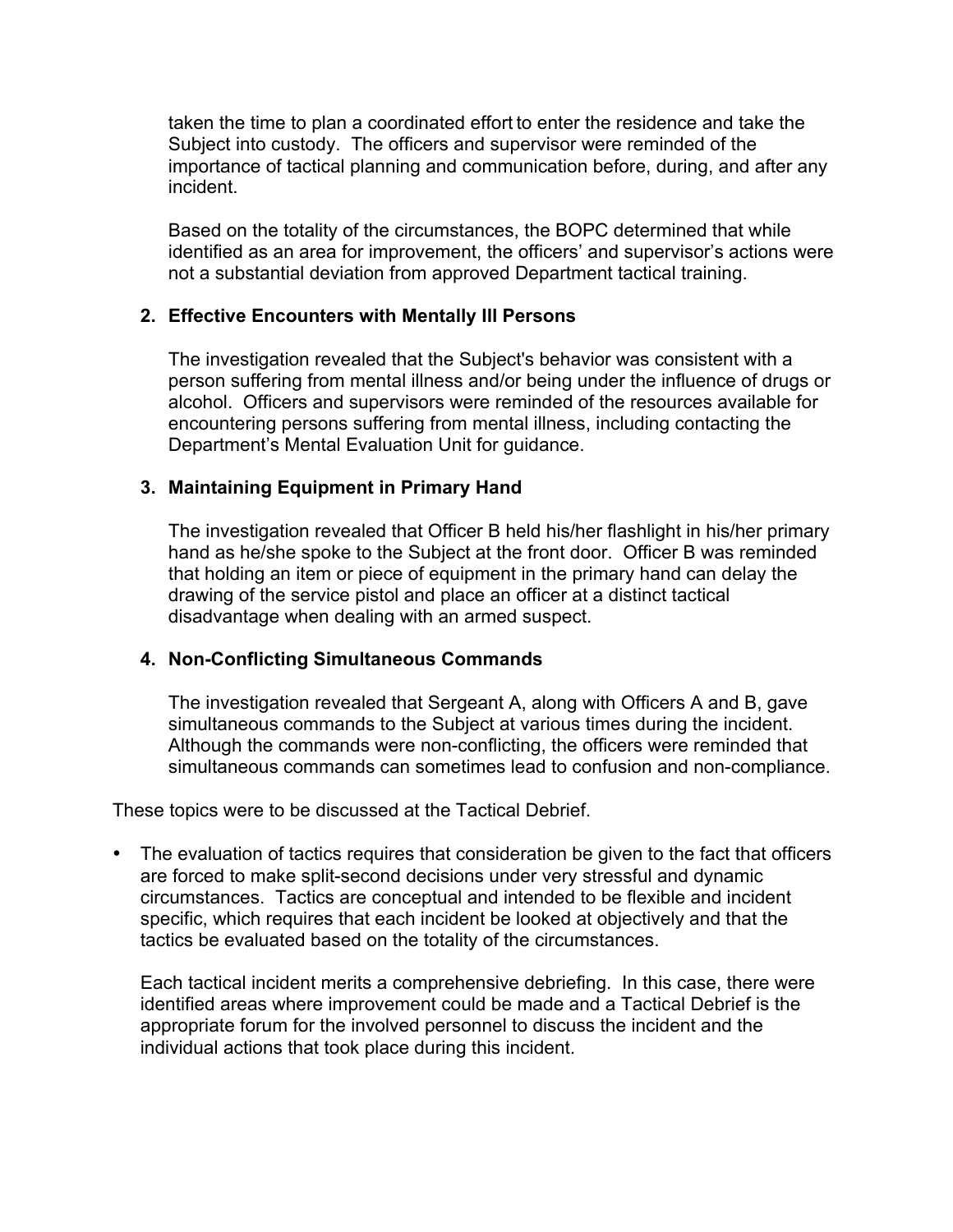The BOPC found Sergeant A's, along with Officers A, B, and C's tactics to warrant a Tactical Debrief.

# **B. Drawing and Exhibiting**

- According to Officer A, he/she stepped in through the front door of the residence right after Officer B and observed the Subject waving an approximately eight-inch long kitchen knife, in a back and forth motion, over the Subject's head. In fear for his/her safety and the safety of Officer B, Officer A drew his/her service pistol.
- According to Officer B, after striking the Subject with the flashlight, the Subject started to back away. Officer B still believed that the Subject was going to stab him/her in the face or harm the Subject's mother, so Officer B backed away from the Subject to create more distance. Officer B then pushed the Subject's mother back, away from the Subject, and simultaneously drew his/her service pistol.
- According to Officer B, as he/she was contemplating re-deploying to a better position, the Subject started taking things out of his pockets. Believing that the Subject could possibly have another knife or some kind of other weapon, Officer B drew his/her service pistol a second time.

Based on the totality of the circumstances, the BOPC determined that an officer with similar training and experience as Officers A and B, while faced with similar circumstances, would reasonably believe that there was a substantial risk the situation may escalate to the point where deadly force may be justified.

Therefore, the BOPC found Officers A and B's drawing and exhibiting of a firearm to be In Policy.

## **C. Non-Lethal Use of Force**

• **Officer B –** (Take Down, Body weight, Firm Grip and Physical Force)

According to Officer B, either Officer A or Sergeant A gave the Subject a command to get on the ground or stop what he was doing, which distracted the Subject and caused him to turn away from Officer B. At that point, Officer B recognized the opportunity and made the decision that he/she was going to take the Subject to the ground. Officer B then rushed the Subject from behind, grabbed the Subject in a bear hug and utilized his/her bodyweight to knock him to the ground. The Subject fell to the ground and landed on his side. Officer B landed on top of the Subject and had a hold of one of his arms.

• **Officer A –** (Body weight, Firm Grip and Physical Force)

According to Officer A, after Officer B grabbed the Subject, he/she holstered his service pistol. As Officer B took the Subject down to the ground, Officer A came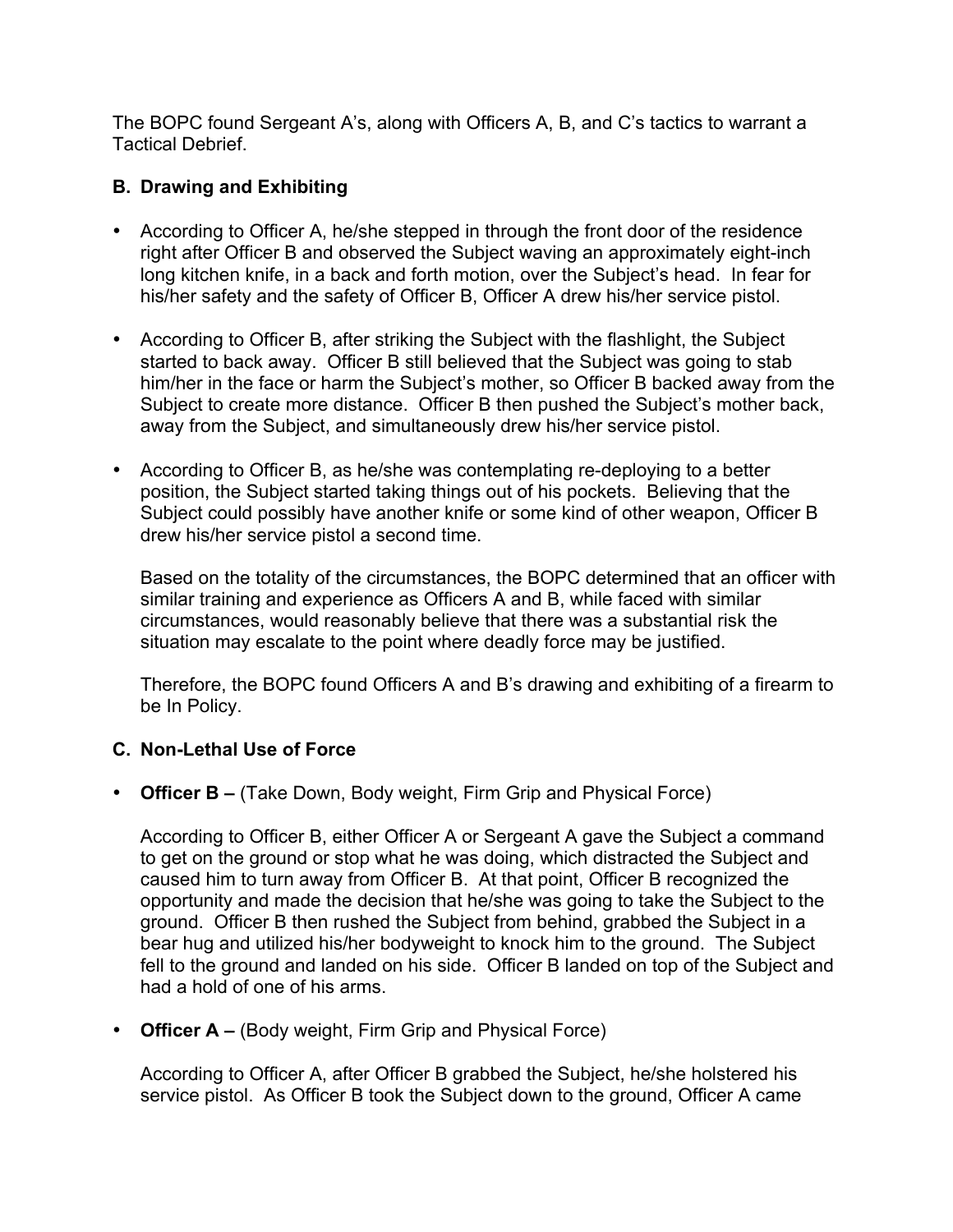around from the other side of the couch, placed body weight on the right side of the Subject's body, and placed a firm grip on the Subject's right wrist to control him and prevent the Subject from moving.

• **Officer C –** (Body weight and Firm Grip)

According to Officer C, upon arrival, he/she entered the residence and observed Officers A and B taking the Subject down to the ground. Officer C ran towards them and placed both of his/her hands on the Subject's legs to prevent him from kicking.

• **Sergeant A –** (Body weight, Firm Grip, Physical Force)

According to Sergeant A, after the Subject was on the ground, he/she observed that the Subject was still screaming, yelling, and wiggling around. Sergeant A approached the Subject, placed his/her body weight on the right side of the Subject's back, and a firm grip on his right wrist. He/she then handcuffed the Subject.

Based upon the totality of the circumstances, the BOPC determined that an officer and supervisor with similar training and experience as Sergeant A and Officers A, B, and C, while faced with similar circumstances, would believe that the same applications of non-lethal force would be reasonable to overcome the Subject's resistance.

Therefore, the BOPC found Sergeant A and Officers A, B, and C's non-lethal use of force to be objectively reasonable and In Policy.

### **D. Use of Lethal Force**

• **Officer B –** (Head Strike, three times)

According to Officer B, as he/she entered the residence, he/she knew Officer A and Sergeant A were right behind him/her. Officer B then heard Officer A say, "knife" and out of the corner of his/her eye, he/she observed the Subject holding a large butcher or kitchen knife in his right hand over his head. Believing that the Subject was going to slash his/her in the face or stab the Subiect's mother, Officer B transitioned him/her flashlight from his/her right hand to his/her left hand and brought his/her left arm up to protect his/her face. Officer B then struck the Subject three times on the back of his head or neck, as hard as he/she could, with the illuminated end of Officer B's flashlight, to stop the threat and get distance from the Subject.

In this case, the BOPC evaluated Officer B's decision to utilize his/her Departmentissued flashlight as an impact device on the Subject's head. The BOPC noted that Officer B was verbalizing with the Subject in an attempt to de-escalate the situation and get the Subject's mother safely out of the residence, when the Subject suddenly escalated the situation and confronted Officer B with a large kitchen knife.